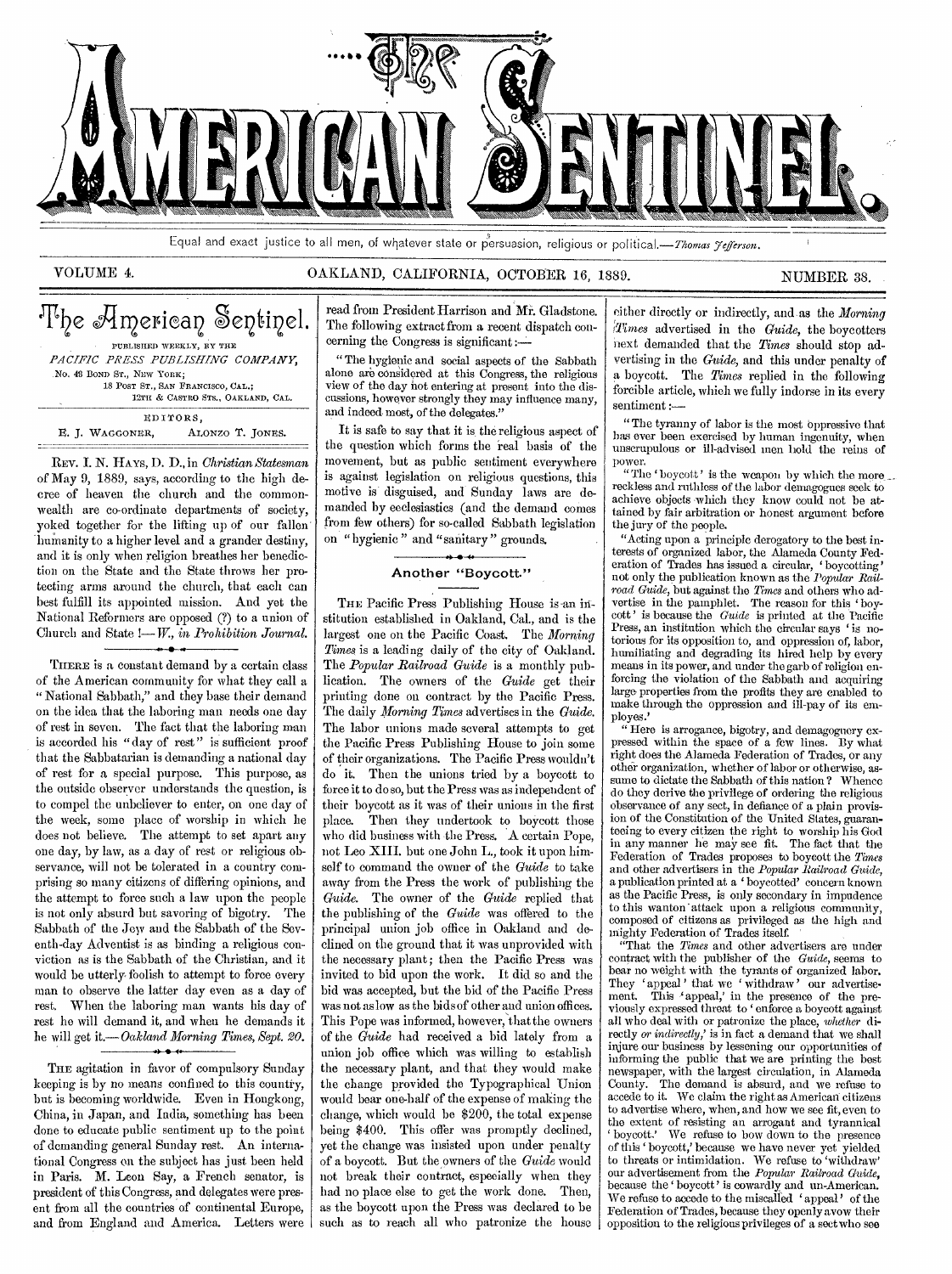fit to differ from the members of the Federation in regard to the observance of a day for the worship of their God. As well might the Federation of Trades boycott? our Jewish citizens for refusing to observe this same so-called ' Sabbath' for religious purposes.

" The Seventh-day Adventists, against whom this ' boycott ' is mainly directed, are peaceable, law-abiding, honest, industrious citizens, earning a livelihood in their own way, fully within the pale of the copstitution of this State and calktry; and they are thus fortified against organized conspiracy by men who, in thus threatening their fellow-citizens with the cowardly and tyrannical 'boycott,' remove their cause entirely outside the sympathy and' beyond the support of any decent community where 'patriotism and a sense of justice' prevail. Now let the 'boycott ' proceed."

The boycott is a relic of the Inquisition, when that wicked despotism chose to curse everybody who didn't yield to the dictation of *the* pope, and then to curse everybody who wouldn't curse these. It is a proper thing that a Pope should be at the head of this thing in Oakland, because the very principle of the thing is popish. The real true popery of this act is clearly exposed in the fact that this Pope plainly stated in his letter to the owners of the *Guide* that he was 'not officially instructed to write' to them on the matter, thus showing that his action was wholly an arbitrary assumption of power. This popery is also revealed in his insisting that the owners of the *Guide* should take their work away from the Pacific Press, when there was no other place to take it. In other words, insisting that they should abolish their publication, stop their business; and all to conform to the arbitrary wish of these unions as expressed by this Pope. If the unions have any respect for themselves they would do well to canonize this Pope and "fire" him, and with him all the popish ways and principles that have hitherto too closely attached to trades unionism. A. T. J.

### He Withdrew Himself.

THE State Convention of the Woman's Christian Temperance Union of Minnesota was held at Duluth, September 11 and 12. The following extract from the speech of the president, Mrs. H. A. Hobart, sets forth the aims of the W. C. T. U. It can be depended on, for it was copied from her manuscript:—

" If the interest and welfare of the people and their advancement in social, civil, and religious power, with their growth, manufactories, commerce, agriculture, arts and sciences, have any place in the policy of this government, and our life nationally is not to be a farce and travesty, a sort of political comedy played for the benefit of the few hundred millionaires and monopolists, then the Woman's Christian Temperance Union is right in standing as it does ' with malice toward none and charity for all,' using every item of influence which it possesses for the upbuilding of righteousness in the prohibition of the legalized liquor traffic by whatever political party has the courage and manhood to do it.

" But what political party shall thus lead for ' God and home and humanity'? Has it been born? Has it a name ? With what radiant entablature shall it come forth ramifying all parties, and uniting not only the memories of the blue and the gray in our 'sweet dream of peace,' but moulding all the manhood and womanhood of the North and South in marshaled force and power against the common foe of each ? Whatever name such a party shall bear, or wherever it shall appear, one or two facts in reference to its advent are self-evident. This coming party, the advocate of truth and righteousness, of the equality of the sexes before the law with one code of morals for men and women, will be the child of the Prohibition party and Woman's Christian Temperance Union ; and its most royal, inflexible, and foremost principles of platform will be the recognition of God in the government, and the constitutional prohibition of the liquor traffic, and everything that degrades humanity.

" While we wait for the coming of such a party, what are the W. C. T. U. doing. Will they who by what are the W. C. T. U. doing. Will they who by prayer and faith and well-directed effort made the coming of such a party a moral certainty, rest on the record of past achievement? Oh no! A thousand times no. They are praying more earnestly and instantly. They are studying God's word more carefully. They are instructing the children in scientific temperance more diligently. They are bearing to the prisoners and to the victims of strong drink words of help and hope. They are securing these brands from the burning more tenderly, as with mother love they lead them to the crucified One. They are mastering the mysteries of State statute laws and unraveling the labyrinths of man-made penal codes... But when the influence of the blessed But when the influence of the blessed gospel shall have permeated lands and climes and lives, and like the leaven which you know a woman took and hid in three measures of meal until the whole was leavened,—then when Christ shall be king of this world's customs and commerce, king of its revenues and its resources, king of its farms and its factories, king of its mints and mines, king of its press and its politics, king of its courts, its judges, its juries, and its laws, then shall we, in our sun-bright home in the glory land, begin to have some idea of the greatness of this foundation work, this Woman's Christian Temperance Union work to which God has called us. Then too shall we have some appreciation of the value of that unflinching determination of some men of to-day who, rising above all selfish considerations, labor, and pray, and vote for a pure political party. So by God's grace we are doing the very work that none could do, and which angels might well desire to do."

This repeats and enlarges somewhat in the matter of particulars, Miss Willard's declaration a few years ago that " Christ shall be this world's king." They seem determined, just like those worldly-minded and politically-ambitious people of old, to take him by force and make him king. These women should draw lessons *now* from the fact that *then* he withdrew himself from them (John 6: 15); and the more clamorous are their efforts to make him king the further he will withdraw himself. And, too, Mrs. Hobart thinks that in this they are doing a work which angels might desire, to do. It may be so; but if it is so it must be "the angels which kept not their first estate."  $A, T, J$ •

#### Mr. Small on Church and State.

UNDER the heading, "No Steps Backward," the *Voice,* in its issue of August 8, had the following:—

In a recent issue of *The Voice,* we called attention to some very foolish things uttered by the AMERICAN SENTINEL, a paper published at Oakland, Cal., which devotes itself to getting up religious bugaboos. It made the childish statement that "work done for party Prohibition is work done to promote the union of Church and State, and to bind the citizens of the United States in a worse slavery than was ever suffered by the negroes;" and then, in reply to our article showing just where the Prohibition party stood, it said:—

" $The\ \tV{oice}$  says it has 'never heard of a prominent Prohibitionist who favored the union of Church and State.' Now Mr. Sam. Small is a prominent Prohibitionist—one of the most prominent of Prohibitionists in fact. He was secretary of the National Prohibition Convention of 1888, and he publicly declared this in Kansas City in January of that year :—

"'I want to see the day come when the church shall be the arbiter of all legislation, State, national, and municipal; when the great churches of the country can come together harmoniously and issue their edict, and the legislative powers will respect it and enact it into laws.'

" If that would not be a union of Church and State, will *The Voice* please tell us what would be? If that would not be a union of Church and State, then there never has been and never can be any such thing as a union of Church and State. Such a thing as that, therefore, being a union of Church and State, and Mr. Sam. Small being a prominent Prohibitionist, it is proved that there is at least one prominent Prohibiionist who favors a union of Church and State.

Thinking Mr. Small the most competent person to speak for Mr. Small, we inclosed the article to him and asked him to state his opinions on the union of Church and State, which he does as follows :—

*"To The Voice—The* representation of the AMERICAN SENTINEL that I favor a union of Church and State is wholly an invention of the enemy. The extract he quotes from a partial report of a sermon I preached in Kansas City in January, 1888, is sufficiently correct. to mislead; not exact enough, however, to convey the thought which I clearly expressed and which, at the time, secured the approval of an audience of thousands, the large majority of which was not made up of `third party' prohibitionists. If the AMERICAN SENTINEL desires to do me and the Prohibition party justice, I can repeat my thoughts as clearly now as I did on the occasion in question.

" The quotation from my sermon should read as follows:

" I want to see the day come in the history of our country when the voice of the church of Christ will be heard and respected upon all vital, moral issues. I shall ever hope for and patiently expect the day when legislation, State, national, and municipal, will be projected in harmony with the eternal principle of justice and righteousness, revealed by Christ and proclaimed by his church. Happy will be the day when "righteousness exalts the nation," when sin is no longer the reproach of our people ; when the harmonious judgment of the people of God in America upon the issues of temperance, purity, and uprightness shall be received with respect and enacted into laws ; when this people, who owe so much to the divine favor, will have no more fellowship with the " throne of iniquity," "which frameth mischief by a law," and that continually!'

" I hold that the above expressions are in perfect harmony with the principles of the National Prohibition party, as expressed in its preamble and platform. There is in them no warrant for any sane man to pronounce me an advocate of the 'union of Church and State.' The charge is a device of desperation to compass an argument against the Prohibition party. At the same time it is a fraud upon the readers of the AMERICAN SENTINEL, or a queer confession of the idi-

ocy of its constituency. SAM. W. SMALL." If any person's superstitious fears have been wrought upon by stories of the spooks of the Dark Ages, he may rest assured that the Prohibition party isn't going to revive any of them. The wheels of civilization don't turn backward.

The extract referred to was published in the SENTINEL a long time ago. It was taken from a religious paper, one that could have no interest in misquoting Mr. Small, therefore we were warranted in supposing that it was correct. ' The SENTINEL has never knowingly misrepresented a single person.

But in this case we are happy to learn from Mr. Small's own version that the SENTINEL did not do him any injustice. While he did not use the exact words that were attributed to him in the report which the SENTINEL quoted, he did use language which conveys all that we drew from what we supposed were the exact words. Said he, "I want to see the day come in the history of our country when the voice of the church of Christ will be heard and respected upon all vital moral issues." Mr. Small will not deny that his idea was that the voice of the church should be heard and respected not simply by men as individuals, but by men as grouped together in political parties, and by men as statesmen, judges, etc. Now we say that when that time does come, we shall have a union of Church and State as surely as such a thing ever existed. It will simply be the church dictating, and we say the church has no right to be heard and respected by political parties as such. In the darkest of the Dark. Ages, when Church and State union was at its height, the case was simply that the voice of the church was heard and respected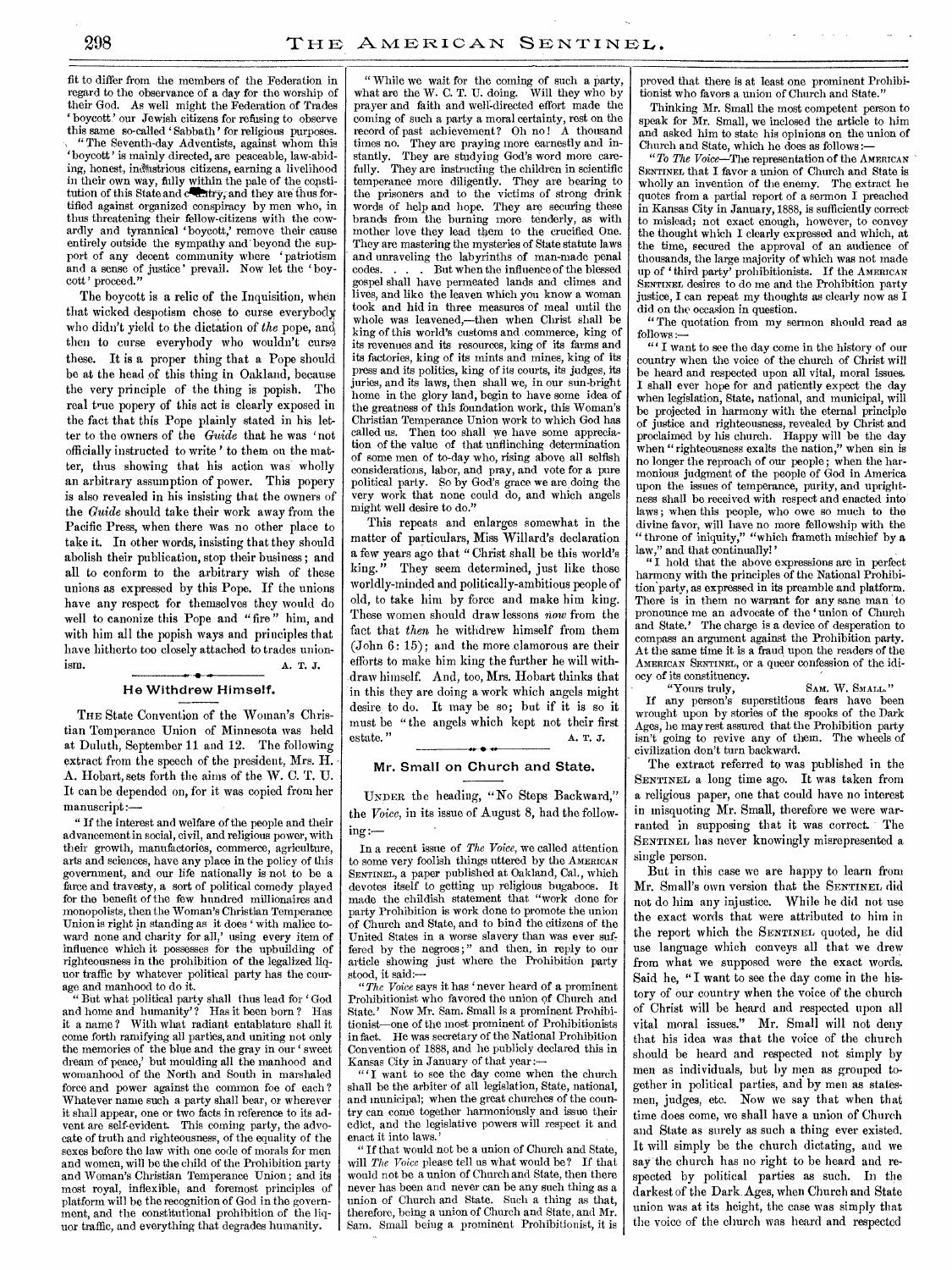by the State. The-church dictated the policy of the State.

Bishop Vincent says most emphatically that the church makes a great mistake when it seeks to secure worldly position and to influence temporal power. Said he, "All the church wants is spiritual power, and the only influence it has any right to have is the influence it may have with individuals as individuals." Mr. Small is doubtless perfectly sincere and honest in his disavowal of any union of Church and State. It would seem that he simply wants the church to assume its rightful prerogative. That is all that Cardinal Woolsey or Pope Hildebrand ever desired. The great trouble with them was that they were mistaken in regard to the church's rightful position. That is the trouble with Mr. Small. We see no reason, after a careful reading of Mr. Small's own statement of his position in his sermon, to withdraw our statement that he is really in favor of a union of Church and State.

• And this charge is no device of desperation to compass an argument against the Prohibition party. The SENTINEL has no fight with the Prohibition party upon its prohibition principles. We have to do simply with those Prohibitionists who, like Mr. Small, would use the Prohibition party as a religious machine. We are thankful to know that there are many in the party who have no sympathy with any such movement.

As to Mr. Small's insinuation against the readers of the AMERICAN SENTINEL, we have only to say that they number many thousands in every part of the United States, consisting chiefly of professional men, doctors, lawyers, judges, members of State Legislatures, ministers of the gospel, as well as laboring men; and Mr. Small will not enhance his own popularity by wholesale charges of idiocy against our country's best citizens.

As to the statement of the *Voice,* that the AMERICAN SENTINEL spends its time in getting up religious bugaboos, we will only say that there is no need for us to work in that line so long as the *Voice,* while professedly working for prohibition, actually makes that secondary to religious legislation. The SENTINEL lays no claim to being an inventor; it simply exposes the inventions of others. E.J. W.

## Queer "Americanship."

IN the *California Prohibitionist* of September 11, 1889, somebody who signs himself "Christian Citizen," and says that he is not a Roman Catholic, indorses the assertion of the Roman Catholic Church that " our public schools are godless," and protests, "in the name of Protestant, Christian Americanship, against the continuance of such an outrage against the home, the State, and God;" and loudly exclaims, also in the line of Roman Catholicism, " Let there be a division of the school fund." This person, however, asks that there shall be a division of the fund into but two parts. He says :-

"Let one portion of it be used for the support of such schools as at present exist, where infidels, and scoffers, and patriots of the Harcourt stripe—may send their children if they like; and let the other portion be devoted to the support of schools in which the principles of morality and Christianity, as laid down in the Bible, shall be taught without sectarian bias."

That is to say that the school fund should be divided into two parts, one part to be given to those who do not believe as he does, and the other part to him and those who *do* believe as he does. Oh yes, true patriotism never appears more glorious than when  $I$  am the patriot and  $I$ the one to be delivered from oppression ! Unselfishness never appears more truly sublime than when  $I$  can unselfishly demand that half the public school fund shall be appropriated, applied, and used to support my *views* of religion and what religious instruction ought to be !

What this "Christian citizen" means by " patriots of the Harcourt stripe " is explained by the fact that Rev. Dr. Harcourt, of San Francisco, has been delivering a series of Sunday evening discourses, in opposition to the Roman Catholic demands for religion in the public schools or else a division of the school fund. Dr. Harcourt consistently and patriotically holds that the public school is for the public. That as the public school funds are drawn by taxation from all classes, without discrimination or preference, so they shall be applied.

It would be a real good thing if those who profess religion could recognize the fact that no man gains any additional civil right or privilege by virtue of his religious profession. If there is not virtue enough in his religion to pay him for professing it, without demanding that the civil power should pay him, then there certainly is not enough virtue in it to pay for forcing it on somebody else. **" • (•** 

A. **T. J.** 

#### Let Them Persuade Men.

MEN who do not have enough religion or enough of the Spirit of Christ to draw them to the house of worship, but are compelled to rest on Sunday, are going to be the worse off for a Sunday law. The wickedness is in their unregenerate hearts, and it is going to find a way out, unless its place is filled by the Spirit of Christ. It is not all poetry which parents say to their children, "that Satan finds some mischief still for idle hands to do." If a man has not the spirit of the gospel to draw him to God and to make a Christian of him, the State cannot do it. It can only plunge him the deeper into his own sins. Can you dam up Niagara so that the waters will not run ? Can you cover up Vesuvius and hermetically seal it so that it will not yield to the elements within? If you could, another crater would soon be found. If from the engine you do not allow the steam to escape from one valve, it will from another.

Now take the favorite statement of Sundaylaw advocates that'it is a civil Sunday that they want, and not a religious Sunday. That is, they want to compel men who have no religious incentive, to be idle on Sunday. If they do not allow men to work on that day, they force them to be idle; and when they do that they simply force them to find some new way to give vent to the deviltry which is within. The only remedy for sin is the gospel of Christ; but they cannot take the love of Jesus Christ and by law put it into the hearts of men. It is impossible to make them better, but they will make it possible for men to be worse than they were before,—they will make hypocrisy a necessary result. If ministers will go to men and use persuasion, if they will talk from the pulpit, or write through the press, and work every day of the week, they are but exercising their right to get men to observe the first day of the week, and they should be protected in it; but to solicit the aid of the State to make men righteous by keeping Sunday, is un-American and un-Christian.

#### Sunday Closing Not a Temperance Measure.

In our opposition to Sunday laws we have frequently been charged with working in the interests of the liquor traffic. Many claim, and we do not doubt but a great majority of them think, that the enactment of a rigid Sunday law would be in the interest of temperance. We have always denied this, and we think have demonstrated it many times. It was only recently that we published a short article on this point in the SENTINEL, in answer to the criticism of a subscriber. We are glad now to be able to present a definite statement on this point from a temperance worker who is also an ardent advocate of the Sunday law. The *New York Voice* of August 22 contains the experience of a pastor residing in Crete, New York. From some statements in his letter we think he is a Congregationalist. In the course of his article, which is a strong prohibition utterance, he says : —

" The saloon keepers of this place have not sold openly on the Sabbath to any great extent. That the Sunday restriction has its merits as a Sabbathobservance measure is true, and as such it should secure a strict enforcement. As a temperance measure it has little merit. It is just as practicable to get the Sunday supply of whisky or beer as of steak or roast. When the Omaha mayor a few weeks ago began shutting up the Sunday saloon in that city, men had a dry and dreadful time for the first Sunday under that policy. They had not dreamed it to be a serious purpose of the mayor. They were not caught a second Sunday, however; they got an abundant supply the Saturday before. The entire traffic can be carried on in six days, the only objection being that it is a little less convenient to get and keep over the Sunday supply.

We hope the *Voice* will not be accused of working in the interest of the saloon, because it published this statement. We believe in prohibition, but we are strongly opposed to prohibition, so called, only one day in the week. But we are in favor of it three hundred and sixty-five days in the year. We say that the Sunday-closing movement not only has no value whatever as a temperance measure, but that it is a strong prop to the liquor traffic, in that it tends to make it respectable. This it does by placing it on a level with all other lines of business and making it legitimate. Let us illustrate :—

A good, conscientious woman who on Sunday morning sees her little boy playing ball, says, "Johnny, you should not play ball on Sunday. You must not do that." What idea would Johnny get from his mother's words ? Would he say, " Mother says it is not right to play ball " ? —No. He would say, "Mother says it is not right to play ball on Sunday, but it is right to play ball on other days." Suppose she sees her boy smoking a cigar on Sunday, and, of course, does not want him to smoke, would she say, "Johnny, don't you know that you ought not to smoke cigars on Sunday?" Would not the boy get the idea from that that it was not wrong for him to smoke cigars, but that it was simply wrong to smoke on Sunday? He could get no other idea. But, no; it is wrong, and it hurts her boy, no matter on what day it is done, and she does not want him to smoke at all, Sunday or any other day.

The special point that we would leave with our readers is this, that any of them who are inclined to oppose Sunday laws, yet who have been hesitating because they were temperance *men,* need hesitate no longer. The Sunday-closing movement and the temperance movement have nothing in common. E. **J. W.**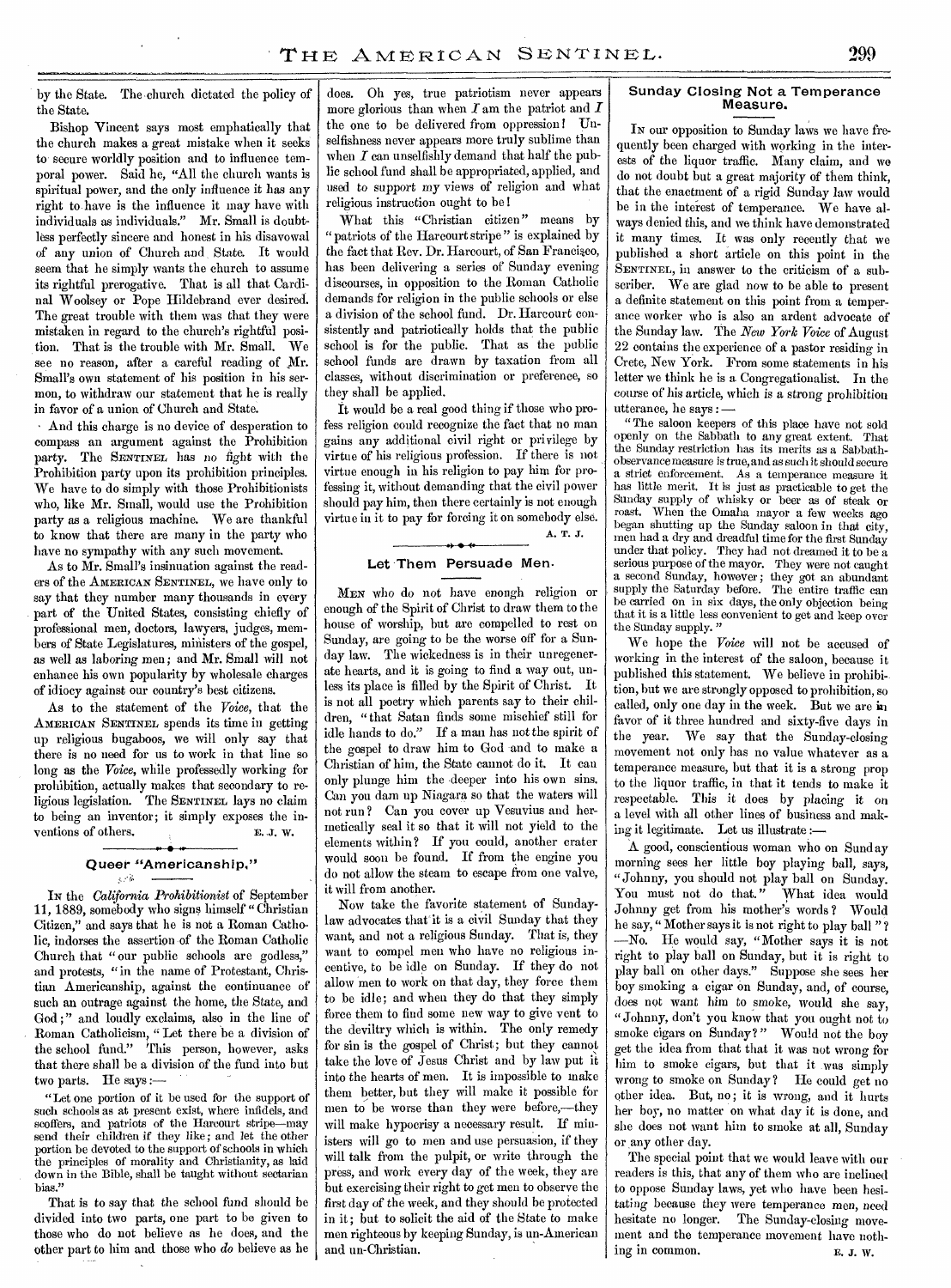#### Sectarian Control.

WE here present the section of the proposed constitution of the State of Washington which relates to religion in the public schools, with the discussion had upon it at its adoption by the constitutional convention :—

Section 4. All schools maintained or supported, wholly or in part, by the public funds shall be forever free from sectarian control or influence.

Comegys moved to amend by adding these words: "And no religious exercise or instruction shall be permitted therein; " and argued in favor of that proposition. " Sectarian " had been decided by the courts as not prohibiting the reading of the Bible, or prayers. That was not toleration to Jews, Catholics, agnostics, Mohammedans, and several other creeds and sects, who were entitled to it as much as Protestants, and he would not believe there could be any serious objection to his amendment.

Blalock thought the section was broad enough. Comegys asked if Blalock thought that the section would exclude the reading of the Bible, and prayers.

Blalock thought it would.

Comegys said that if the gentlemen would give him a little time he would bring him decisions from several States holding directly opposite opinions.

Dyer thought this might exclude religious meetings in school-houses in several districts, but Comegys said "public schools" did not mean " public school-houses."

Stiles suggested "religious " for "sectarian," and Comegys agreed.

Cosgrove thought this might exclude any teacher from employment who had any decided religious views of his own. He had a running fire of questions from Comegys until T. M. Reed raised a point of order against the colloquy, and then Cosgrove proceeded and finished his remarks.

Sturdevant didn't think this would trouble any teacher unless he wanted to teach his views. If there was doubt as to this language, and the chairman of the committee (Blalock) admitted that his committee intended to exclude the Bible and prayers in schools, why not so amend that no doubt could exist as to the meaning of the language used.

Godman didn't see how anything could exclude religious "influence." Christianity and religion were not necessarily identical. A brainy man would have influence over his pupils anyhow. "Control" was all that the constitution could prohibit.

Comegys only wanted to prohibit religious exercises in public schools, but was called to order for speaking two or three times on the question.

Turner put on the brakes by moving the previous question, and it was ordered.

Stiles offered to withdraw his amendment, but Power objected, and Stiles' motion failed on a vote of 20 to 33. Absent and not voting 22.

Moore moved to strike out the last two words, "or influence," and roll-call was ordered on that, resulting in failure by ayes 11, nays 39..

The section was agreed to.

If the intention is to exclude religious exercises, prayers, the reading of the Bible, etc, from the public schools of the State of Washington, it is certain that this section will not accomplish that object unless the State of Washington shall be blessed with judges who have juster views of

things than those have had in the States where the courts have been called upon to pass upon this question. The Supreme Courts of Maine, Massachusetts, and Iowa, and the judge of the Twelfth Circuit of the State of Wisconsin, have all held that the reading of the Bible, and prayers, could be conducted in the public schools under constitutions containing the same or like provisions with this. And the Supreme Court of Massachusetts even went so far as to sustain compulsory bowing of the head at time of prayer.

Mr. Blalock was chairman of the committee that recommended this section, and as his intention clearly was to exclude all these things, it is singular that he should object to framing the section so as to say so. Mr. Comegys and Mr. Stiles were clearly right in proposing the word " religious" instead of "sectarian." However, as " the intention of the lawgiver is the law; " and as the intention of these was that religious exercises should be excluded; if this intention shall have any weight with the courts of the State, then the schools may be kept clear of religious interference. And as section eleven of the Bill of Rights says "that no public money or property shall be appropriated for, or applied to, any religious worship, exercise, or instruction, it would seem that the public schools of the State of Washington may be kept clear of religious interference. Yet there is so much judge-made law in this country that it is not safe to trust any constitutional provision to intention. If a thing is intended it ought to be stated. The makers of the Washington constitution should have made that section to say what they intend shall be done.

#### That Exception.

A. T. J.

IN the *Christian Statesman* of August 1, Rev. M. A..Gault, district secretary of the National Reform Association and of the American Sabbath Union, gave a report of work in Kansas in behalf of a National Sunday law. He said he "presented the Sabbath movement at a union service of all the Nortonville churches" June 16, then said:-

"There is a Seventh-day Baptist congregation here which exerts an unfavorable influence upon Sabbath observance."

Now the petition in which Mr. Gault and the Sunday-law workers ask for a National Sunday law, proposes to exempt from its provisions those rho religiously and regularly observe another day. But Seventh-day Baptists do religiously and regularly observe another day. They observe it much more religiously than nine-tenths of those who keep Sunday, and yet Mr. Gault complains that they exert an unfavorable influence upon Sabbath observance.

This shows at a glance all the virtue there is in that proposed exception in the petition. It is only a ruse which is employed to attract the attention and allay the opposition of the seventhday people until the law is secured. Then it will be found at once that all observance of another day exerts an unfavorable influence upon Sabbath observance; and all such unfavorable influences will be speedily checked. For the seventh-day people to consent to any such proposed exceptions as the Sunday-law petition proposes to offer, is to put themselves into the power of the Sunday-law workers and managers. It is to surrender themselves and all their rights, civil and religious, bodily into the hands of these men. The very kind favors which these men pretend so gener-

ously to hold forth in order the more easily to obtain the power which they seek, will be considered in a far different light when they once secure the power. In the effort to secure their coveted power it is to their interest to allay as far as possible every element of opposition.  $\mathcal{L}$ . There is nothing that they hate more than an 'open free discussion of the principles which they advocate, but when they shall have secured the power and such opposition is no longer to be 'feared, then any such compromise will be counted by them as only treason to their cause. We think that the seventh-day people are wide enough, awake to see this, and if it should be so that any of them are not, then we pity them and confess ourselves disappointed.

The truth is that the proposed exception in the National Sunday-law petition is one of its very wickedest -features, and those to whom it is offered can never afford to accept it. A. T..J.

#### The State and the Church.

IN the *Christian Statesman* of August 22, 1889, Mr. John A. Dodd got off some National Reform doctrine that is worthy of notice. He says :-

" In due time he (Christ) gave his life a ransom for the *eternal* salvation of the individual, and for the *temporal* salvation of the State and the family, neither of which would have been rescued from the Adamie wreck had it not been that God had intended to make use of both in building up his spiritual kingdom, his church in the world. The life of each depends absolutely on their attitude to his church. If they do their duty, they will last like the sun; if not, they will be destroyed. ' For the nation and kingdom that will not serve thee (the church) shall perish; yea, those nations shall be utterly wasted.' The destruction of nations can be accounted for only in this light.'

The principal difficulty with this statement is that it is not true. It does not in any sense accord with the facts. The Roman Empire from Constantine onward was used only for the building up of the church; and in about a hundred and fifty years it was brought to such a condition of immorality and wicked pollution that it had to be blotted out of existence, and that by hordes of utterly savage barbarians; yet who, though savage, were morally less impure than those who composed the Church and State system which they destroyed.

After the ruin of the western empire the Eastern empire remained still as the champion, the support, and the builder up of the church. Justinian was the model builder up of the church of the eastern empire. The one grand object of his life was to glorify the church and to see that everybody in the empire was orthodox. It was so with many others beside him, and yet the Mohammedans blotted out the last vestige of the Eastern Empire.

Charlemagne built up an empire devoted wholly to the service of the church. He "Christianized, or wiped out," people by the thousands in the service of the church. Thus he did his " duty" to the church and constantly expected that his empire would last like the sun, but it didn't worth a cent.

Afterward, the Holy Roman Empire, which was neither Roman nor holy, was built up to serve the church, and it did it as thoroughly as , that service was ever done, and in its service to the church it set itself against God in the Reformation. It too expected to last like the sun, and the church promised that it should, but it didn't. It was not, however, only in the Reformation that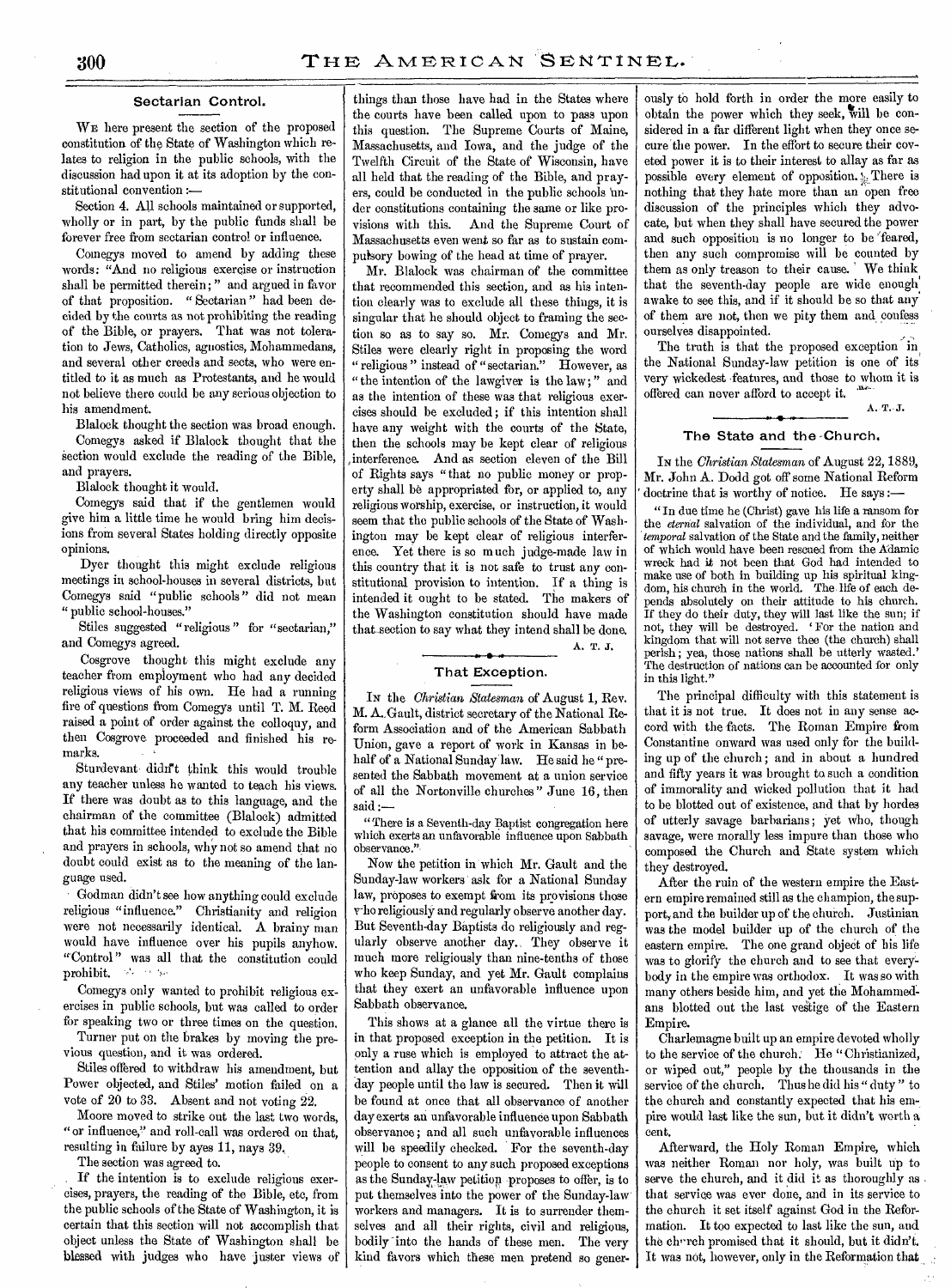the Holy Roman Empire set itself against God. Every State and every empire sets itself against God when it makes itself the champion of the church, and undertakes to build up the church; and the church sets itself against God whenever it consents to be partaker of any such offices on the part of the State. And when a State and the church thus unitedly set themselves against God, there is produced that which at the first made the mystery of iniquity, and that which ever since has been carrying out, the spirit of the mystery of iniquity. And when the United States falls into this wicked condition, the same wicked spirit will show itself, and the same wicked works will be the result, as in all the cases before it.

## A. T. J. The World's Sunday-School-Conven- ' • tion.

THE following report of the "World's Sundayschool Convention" we clip from the *Signs of the*  Times." It contains several points worthy to be remembered :

Our interest was especially called to this convention, as it was the lot of our party to cross the Atlantic in the steamer which contained the greater part of the American delegates. In all there were on board some three hundred, of whom sixty were ministers. One of the most striking things about this company was the amount of tobacco smoke they produced, and it proved a real annoyance to some. Many times when some sick woman was helped on deck for a little fresh air, one of these "Rev." gentlemen sitting near would calmly light his cigar and proceed to smoke her below again. Only those who have passed through the ordeal of seasickness can appreciate the effect that tobacco smoke has on a thus weakened stomach. But these "gentlemen" were only a type of thousands, and the incident only goes to prove how inconsiderate for the feelings of others the tobacco habit makes men. We also saw the rather novel sight of a man presiding at a religious meeting with a cigar in his mouth,

The convention did not attract very much outside attention in London. The Church of England took no part whatever in the proceedings, but regarded it with haughty indifference. For the most part, the time was taken up with reports from different parts of the world. In many was heard the clamorings for a more strict Sunday observance. In the address of welcome, Lord Kinnaird, president of the Sunday-school Union, called especial attention to the encroachments made upon Sunday, and he called on all present to rally round and upbuild that institution.

Count Bernstorff, of Germany, said that the Sunday-school was working out many great principles, but the greatest of all was the principle of Sunday:" He hoped that England and America would unitedly continue to defend it. They (in Germany) wanted to have *a* Sunday (great applause and cheering), and it was the Sundayschool work which taught the children from a very early age to love the Sunday. He also told how they had prevailed on the present emperor to express a wish that no races should be held on that day. In consequence, last winter and spring all such amusements were held on week days.

'Dr,. Withrow, of Canada, told about a city in which "not *a* street-ear wheel turned on the Sabbath-day.[Sunday]; not *a* drinking-house was open." He also stated that the government of

Ontario paid for the cab hire of Sunday-school teachers to go to their work on Sunday.

At one meeting, Dr. John Hall, of New York, brought up a resolution of the Executive Committee, consisting of a memorial to be presented to all the crowned heads of Europe, setting forth the views of the convention as to the importance of the better observance of the "Lord's day." It reads as follows :-

" That the delegates to the World's Sundayschool Convention now assembled in London, and representing many Christian lands, and many millions who are interested in Sundayschool work, feel constrained by love to God and regard for our fellow-men, most respectfully do present this memorial to your Majesty. We have ample evidence that Sabbath-school work has made multitudes intelligent, self-respecting, diligent in duty, and faithful to obligations, because the Scriptures teach them to fear God and to honor constituted authority. We have also brought to us the evidence that this beneficient work is particularly difficult in many lands by the practical disregard of the divinely ordered day of rest. Moved by these considerations, we, with one accord, by our officers, earnestly petition your Majesty that, by your personal influence and by the constitutional power in your Majesty's hands, you will secure for the day of weekly rest the place given it in that decalogue which all Christian lands recognize, and for the good of the people, and for the glory of God, promote its recognition as a delight, holy of the Lord, and honorable. In bringing to the consideration of your Majesty this important matter, we do not forget that in the land we represent, the holy day is often degraded and ignored. These evils we deeply deplore, and in our places earnestly oppose, and we feel assured that action in the direction of Sabbath observance on the part of your Majesty and the nation over which, in the providence of the Almighty God, you are placed, would tend to strengthen a sentiment, national and international, in favor of the reverent use of the seventh day, on which our Creator rested, for an example to man, and which is linked throughout Christendom with the rising from the dead of our blessed Lord and Saviour.'

The memorial was cordially agreed to.

Thus we see that the Sunday movement is not confined to the United States, but is worldwide.

#### A Civil Sunday Holiday.

THE Rev. D. Atkins, writing of the American Sabbath Union, in the *Pacific Methodist,* and of its efforts to secure a law forbidding Sunday traffic in the government's mail and military service and in interstate commerce, says :—

" This is a timely movement, one which will meet the approval of the entire Christian Church, and all lovers of law and order. There are some who will oppose it on the ground that the State should not interfere with the conscience of its subjects. But we must not ignore the fact that the Sabbath is a civil institution as well as a religious. While no one could wish Congress to enact laws enforcing practices of religion upon unwilling consciences, yet even religious services ought to be protected, and all men who desire to worship ought to be protected by law in performing their peculiar and chosen rites. As a civil institution the Sabbath may be enforced by law. Congress has declared certain days to be holidays, and no one complains that personal liberty has been infringed. If three or four days of the year can be thus distinguished by Congress, what is there to prevent so distinguishing one day in seven, if it seem proper to do so?"

This is a fair specimen of the way in which

those arguing for a Sunday law mislead the people as to the real purpose of the law. It may be that it is not intentional, because we are sure that many of these who are working for the law do not really know what they want or why they want it ; but it is too bad that on so vital a question as this the people should be kept in the dark as to its true nature.

The statement that the Sabbath is a civil as well as a religious institution is very common; but we never yet knew anyone to take the time to attempt to prove the statement. Let us examine it for a moment. The leaders in the Sundaylaw movement themselves declare that the sole authority for the Sabbath is the fourth commandment. Rev. Herrick Johnson says that the anchorage of the Sabbath is in the fact that it is a divine institution. Colonel Shepard says: "We do not rest this work on mere human reasoning; we rest it wholly and directly on the divine commandment." Rev. J. H. Knowles, editor of the *Pearl of Days,* says : "It will become more and more apparent that the real defenders of the day are those who regard it as divine, not merely a human institution." And we heard Colonel Shepard say in one of his speeches, that " it is useless for anyone to claim that the Sabbath has any rights except as they plant themselves on the divine commandment."

With these statements we most heartily agree; but how do they agree with the statement that the Sabbath is a civil as well as a religious institution? What is a civil institution? A civil institution is one which originates among the citizens of the State. But how about the fourth commandment, upon which alone it is claimed rightly that the Sabbath rests? God gave it .himself. Moses, after repeating the commandment to the children of Israel, said : "These words the Lord spake unto all your assembly in the mount, out of the midst of the fire, of the cloud, and of the thick darkness, with a great voice: and he added no more. And he wrote them on two tables of stone." Deut. 5 : 22. Again he said to the people: "The Lord spake to you out of the midst of the fire ; ye heard the voice of the words, but saw no similitude; only ye heard a voice. And he declared unto you his' covenant, which he commanded you to perform, even ten commandments, and he wrote them upon two tables of stone." Deut. 4:12, 13.

When the law was delivered from Mount Sinai God came down with ten thousands of his holy ones. Deut.  $33:2$ . The angels of Heaven were there, but no man was there. The people were forbidden to draw near the mount under penalty of death ; but there was little danger of their drawing near, for the terror of the scene caused them to stand afar off, and even Moses said, "I exceedingly fear and quake." Man had nothing- whatever to do with the enactment of the Sabbath commandment. Still further, the Lord declares that the Sabbath was given solely that the people might know that he is the God who sanctifies them (Eze. 20 : 20), and he declares the proper keeping of the Sabbath to be the highest act of worship, for he says that those who turn away their foot from it and do nct do their own pleasure on it shall delight themselves in him: Isa. 58: 13, 14. There is nothing of a human element in the commandment. It is religious and wholly religious.

It is true that it has been made a civil institu tion in some of the States, but in so doing the States did something that they had neither the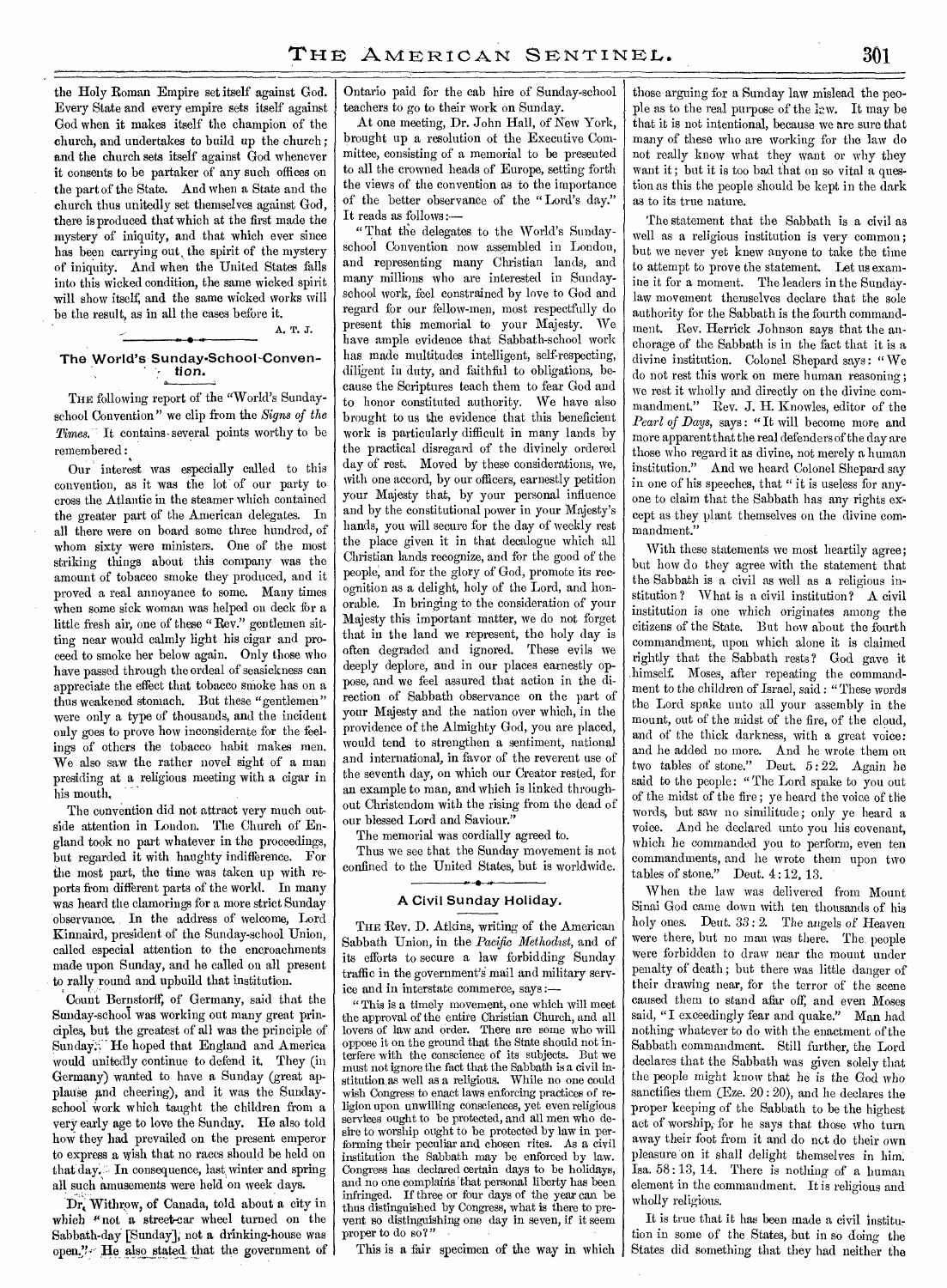right nor the power to do. This, however, is the chief argument upon which the advocates of a national Sunday law depend. They say that the Sabbath is a, civil institution, that the States have all enacted laws concerning it, therefore the general government has a right to enact laws concerning, it. But the fact that the States have enacted laws concerning it does not prove that they had any right to do so. As we have already seen, the Sabbath is wholly religious ; it has upon it the stamp of God, and not a human stamp. It belongs to God and to him alone, and he says, "Render to Cæsar the things which are Cæsar's," and unto God the things that are God's."

If one should find a British coin, and should erase the image of the queen and stamp it with an eagle, and attempt to pass it as a United States coin, he would, if detected, be arrested and punished as a counterfeiter. All his assertions that it was a United States coin because it had the United States stamp upon it, would avail him nothing. The point is, the coin had no business to have the United States stamp upon it, because it was a coin of Great Britain and belonged to that country. This is exactly the position that it is wished to have the States assume toward the Sabbath. The Sabbath has the stamp of God upon it. Those who are working for the Sunday law would have that stamp effaced and have the stamp of the United States put upon it. Then they would say, " Why, it is a civil institution, and therefore the State has a right to enforce it ;" but the fact is, the State had no right to make it a civil institution. To do so it acts the part of a counterfeiter. No matter what action the State takes, the fact remains that the Sabbath belongs to God and should be rendered to him alone, and to him directly, and not through the medium of some other power.

Another point may be noticed in this connection, and that is that even though the Sunday had civil as well as religious features, it is admitted by those who favor its enforcement that the civil features cannot be enforced separate from the religious features. All are familiar with the statement of Dr. Crafts, that a Sunday law cannot be maintained except on the basis of moral obligation ; that if you take the religion out of it, you take the rest out ; and the whole thing is aptly put in the following paragraph taken from a sermon by Rev. Byron Sunderland, published in the New York *Evangelist :—* 

*"*The champion for the secular leagues, in the course of a long speech, in which on several grounds he violently assailed the movement, at last gave his cause away by declaring that he did not object to a civil Sunday, and would help to enforce it. No man can make such an admission, and not go to the end with those who seek to retain a Christian, which is the rational observance of our American, Sabbath unimpaired. It is simply impossible to have a civil Sunday, that is, a day of rest from ordinary secular occupations, and yet exclude from it a voluntary religious observance. The distinction forcibly reminds me of a certain Lord-bishop who said, 0 but you know, John, I don't swear as a *bishop,* only as a man. ' That is true, your Grace,' replied the valet ; ' but I was thinking when the devil comes after the *man,* what would become of the *bishop 1"* 

This is well put. Even if we should allow that the Sunday is a civil institution as well as a religious institution, the undeniable fact remains that when Sunday is enforced it is enforced as Sunday, with every feature that it contains, religious as well as civil.

The writer of the paragraph first quoted says: "While no one could wish Congress to enact laws enforcing practices of religion upon unwilling consciences, yet even religious services ought to be protected, and all men who desire to worship ought to be protected by law in performing their peculiar and chosen rites." That is just exactly what we have now without any Sunday law. We can't tell whether it is ignorance or perversity that makes Sunday-law advocates use such an argument, for nothing is more certain than that every State has laws amply sufficient for the protection of religious services. It is true that all men who desire to worship ought to be protected by law in performing their peculiar and chosen rites, and it is as true that under our Constitution and laws, as they now are, all men may be so protected. But let the Sunday-law movement succeed, and the state of things will be reversed. Then only a class will be protected, and others will be left to the mercy of bigots. When a rabid Sunday-law advocate says that all men ought to be protected, he means simply that all men who believe as he does ought to be protected, and that all others ought to be prohibited from carrying on their peculiar and chosen rites.

The argument used last by Mr. Atkins, is the worst one we have ever seen. Speaking of the fact that Congress has designated certain days as holidays, and that no one claims that this is an infringement of personal liberty, he says that " if three or four days of the year can be thus distinguished by Congress, what is there to prevent so distinguishing one day in seven, if it seems proper to do so ?" Does he mean to intimate that all the American Sabbath Union wishes is to make Sunday a holiday like the present national holidays ? If he does, he means to convey a wrong impression; for the great complaint of the Sunday-law advocates is that Sunday is already used as a holiday. They want a law passed which will *prohibit* its being used as a holiday. The difference between a holiday and such a day as they wish Congress to make of Sunday is as great as the difference between light and darkness. On any holiday people may abstain from labor if they wish to, but there is no compulsion. Anybody who wishes to work a part or a whole of a day is at perfect liberty to do so. More than this, the national holidays are generally devoted to pleasure seeking by a large majority of citizens; but those who wish Congress to pass a law enforcing Sunday observance, wish a law to prohibit work and amusement.

Suppose that an attempt should be made to compel people to abstain from all work and all amusement on the Fourth of July. There would be a general protest. True patriotic citizens would think such a law an infringement upon the rights of the people, and so it would be. But that is just what these people want Congress to do for Sunday. It is strange that any man would attempt to build an argument 'for Sunday laws upon the existence of national holidays. It shows either that the man wishes to make sentiment for the Sunday law, regardless of the method, or else that he has never given the matter any thought further than that he wishes a Sunday law at whatever cost. E. J. W.

THE self-styled reformers are clamoring for a national law protecting Sunday, but the bill they present contradicts their pretensions, for it by no means provides for protection but *enforcement.*  What a curious thing it would be for a streetcar company, for instance, to vigorously call on the municipal authorities to protect their cars from riotous mobs and then to present a bill compelling those people to ride on that line ! There is just as much sense to it.—Moral *and Scientific Companion.* 

#### **The Evangelical.**

AT the hearing before the Senate Committee on Education and Labor February 15,1889, in behalf of the Blair resolution, to teach religion in all the schools of the nation, there were prominent men pleading for the adoption of the proposed amendment, from Philadelphia, New York, and Baltimore. Rev. George K. Morris, D. D., of Philadelphia, drew the line between those who favored the amendment and those who opposed it, by the following statement :- · · ·

" I ask your attention to the fact that on this matter of the proposed constitutional amendment, the country stands divided principally along the line indicated by the evangelical church bodies on the one side, and the Roman Catholic Church on the other."

Upon this the chairman asked,--

" In that do you count all who are Catholics on one side and all who are not Catholics on the other?'

*Rev. Dr. Morris—"* No, sir, we count all who are Catholics on one side and all who are of evangelical faiths on the other side."

Then presently Senator George inquired,—

" Exclusive of the Mormons, too ? " *Rev. Dr. Morris—"* No, not the Mormons. They

would be evangelical in one sense." And so the Mormons have become evangelical! We don't see, then, why the churches should make such a great complaint about the Mormons and their hierarchy so long as they can be classed with the evangelicals. But Dr. Morris *says* they are evangelicals in one sense. He didn't say in which sense it is, but it is presumable that they are evangelicals because they favor the Bible and the teaching of religion in the public schools.

From Dr. Morris' speech it is evident that those who favor the use of the Bible and the teaching of religion in the public schools, are evangelical, and all who oppose it are not. All who favor it are evangelical, even though it be the Mormon Bible and the Mormon religion which they favor. Joseph Cook favors the Ed-, munds amendment rather than the Blair amendment to the Constitution. And the Edmunds amendment proposes to allow the reading of the Bible in the public schools. It would devolve upon the people in each State or Territory or school district to say what Bible should be read, and the majority, having the power to decide, would have the Bible which pleases the majority. Where the Catholics are in the majority it would be the Catholic Bible; where the Protestants are in the majority it would be the Protestant Bible; and where the Mormons are in the majority it would be the Mormon Bible. But, as the Mormons are evangelical, we suppose it is badly unorthodox to protest against any such system.

We do protest, nevertheless. We deny the right of the Protestant majority to compel the Roman Catholic minority to read, or to listen to the reading of, the Protestant Bible in the public schools. We likewise deny the right of a majority of the Catholics to compel the Protestant minority to read, or listen to the reading of, the Roman Catholic Bible in the public schools. We deny the right of the Mormon majority to compel the gentile minority to read, or listen to the reading of, the Mormon Bible in the public schools; and we deny the right of the evangelical Protestant and Mormon majority together to compel the unevangelical Catholic and gentile minority to submit to the dictates of their unevangelical religion.

The sum of it all is, that by no right whatever can religion ever be taught, or the Bible read, in the public schools. A. T. J.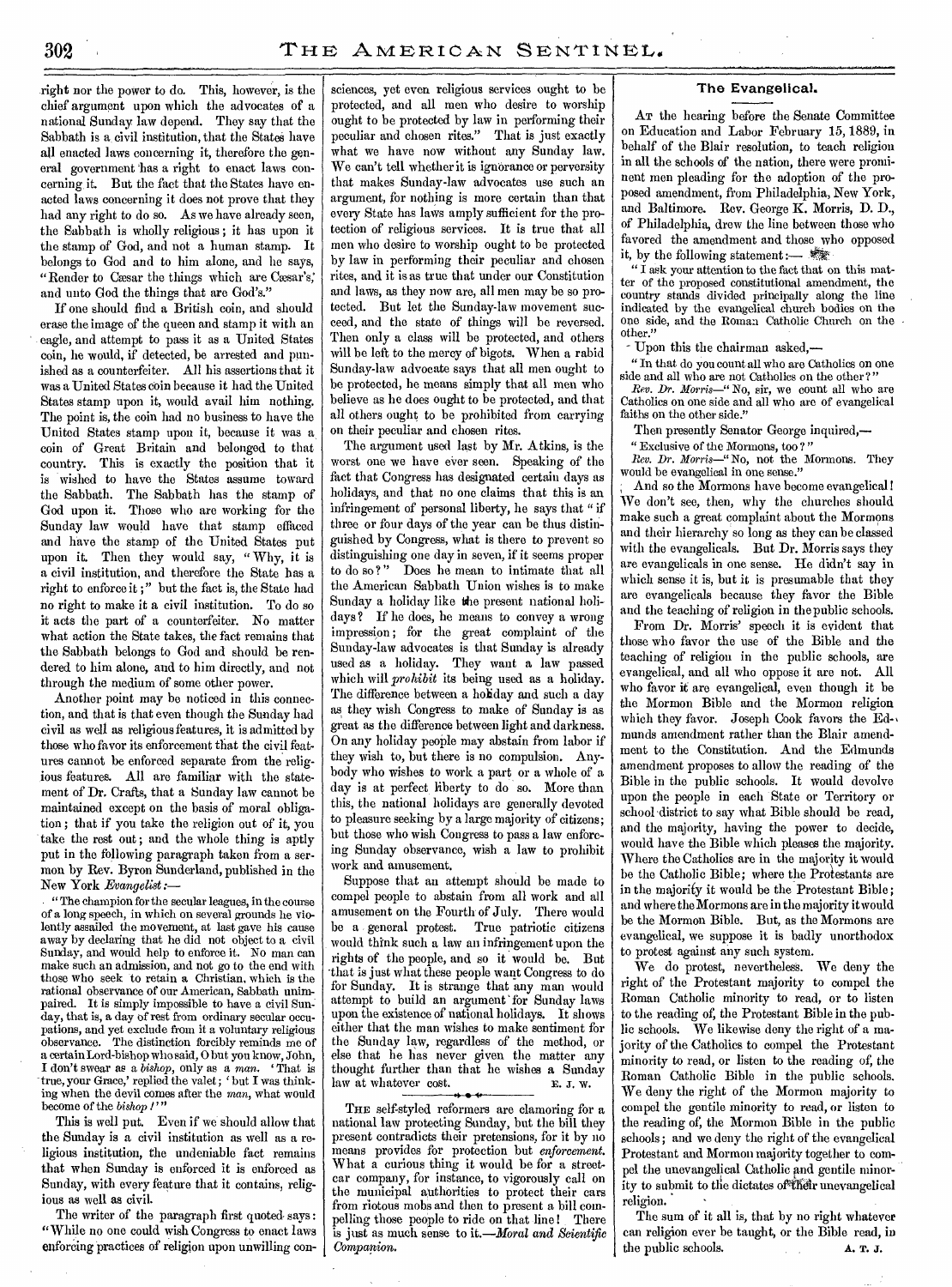Milwaukee, Wis.

**\* \* THE BEST \* \*** 

Duplicating Inks FOR USE **WITH**  "CYCLOSTYLE," "MIMEOGRAPH," "COPYGRAPH." — OR ANY — Duplicating Process in which a Stencil is Used, are the **CELEBRATED "REDDING INKS."**  They Dry Fast,will not Blur nor Clog the Stencil, and are in Every Way **.A.** 

Send for Price Lists and Samples of Work Done with these Inks. **Pacific Press Publishing Co.,**  Oakland, Cal. **Or 43 Rond Street, New York.** 

Civil Government

and Religion.

BY A. T. JONES One of the Editors of the AMERICAN SENTINEL. **Scriptural, Logical, Plain and Forcible.** 

This important work shows clearly the relation that should exist between Church and State at the present time, as proven by the Bible and his-tory of the past twenty-five centuries.

"CIVIL GOVERNMENT AND RELIGION"

Is a pamphlet of 176 large octavo pages. Price 25 cents. Millions of copies should be placed in the change bands of thinking people AT once. It clearly defines what position we, as American eitizens, even eveligious legisl

**TEN LECTURES**   $\alpha v -$ **NASAL CATARRH,** 

Its Nature, Causes, Prevention and Cure, and Diseases of the Throat, Eye and Ear, due to Nasal Catarrh; with a chapter of Choice Pre-scriptions

**BY J. H. KELLOGG, M. D.,** Medical Superintendent of the Largest Medical and Surgical Sanitarium in the World.

The work consists of 120 pages, and is embel-lished with a colored frontispiece and Six Beautifully Colored Plates,

Besides many illustrative cuts of the throat and nasal cavity in health and disease. This little work costs **only 30** cents, and is in great demand. PACIFIC PRESS PUBLISHING CO.. Or 43 Bond St., N. Y. Oakland, Cal.

Smith's Diagram **OF PARLIAMENTARY RULES.** 

A lucid and interesting treatise on Parliamentary<br>masges. By a simple map, with converging lines, it<br>shows the relation of any one motion to every other<br>motion, and at a glance answers over five hundred<br>questions in regar

**SUUTRL FURILL**, areas on SOCIAL PURITY<br>by J. H. KELLOGG, M. D., SUPERINTENDRY or J. H. KELLOGG, M. D., SUPERINTENDENT OF TLANCEST MENDICAL AND SURGICAL SANTIARIUM IN THE WORLD.<br>World. Fifth edition. Fiftheth thousand. Als

Pacific Press Publishing Company,<br>OAKLAND, CAL.

A vigorous and stirring ad-